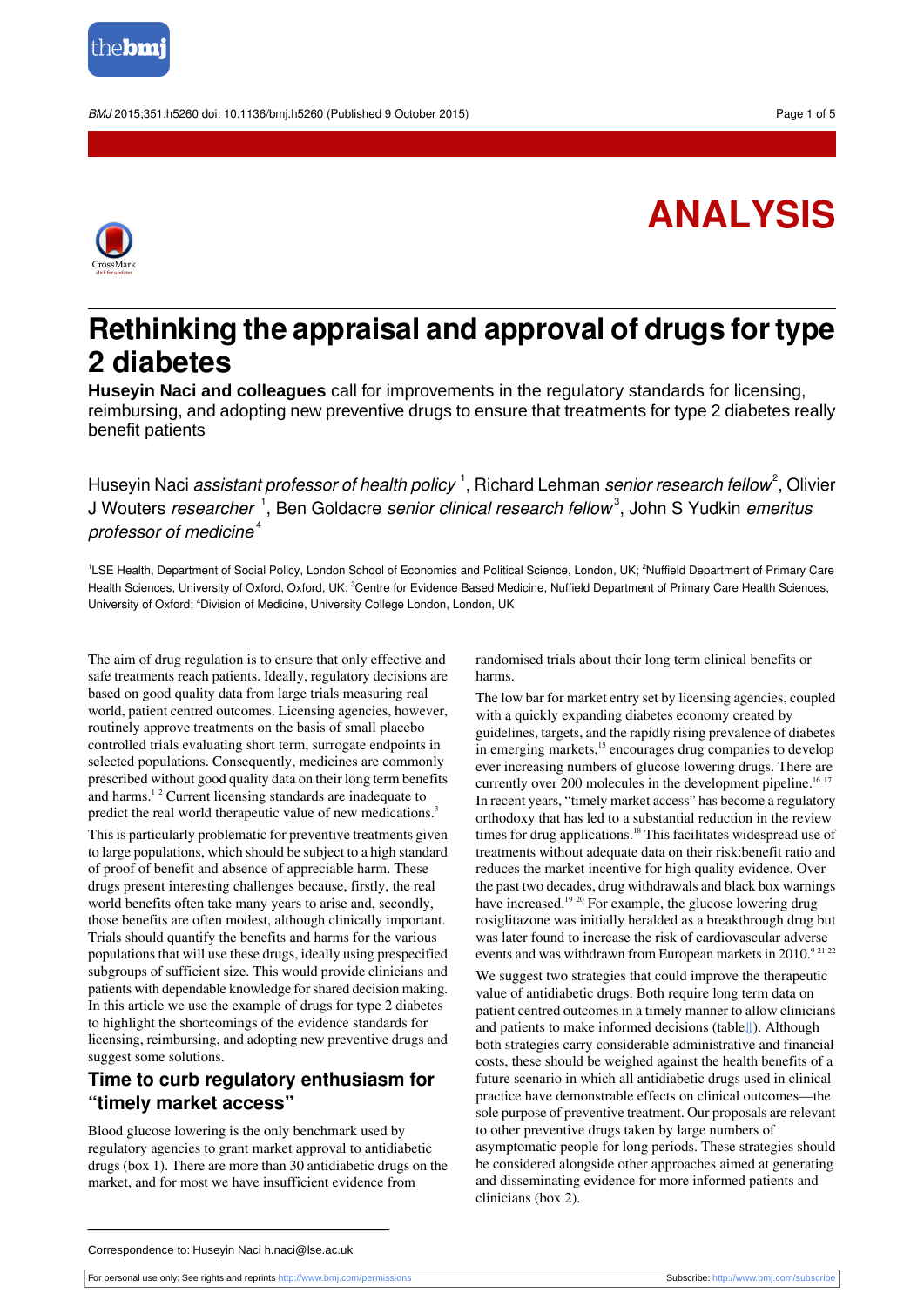#### **Box 1: Link between glucose control and diabetic complications**

Is there a strong link between blood glucose and diabetes complications?

- **•** Complications of diabetes show a correlation with blood glucose levels, which is stronger for microvascular complications (such as neuropathy) than for macrovascular complications (such as coronary artery disease)
- **•** This has led to the widespread acceptance of blood glucose lowering as a valid surrogate measure of diabetes related microvascular and macrovascular adverse events
- **•** Evidence shows that levels of cholesterol and blood pressure are stronger risk factors for several macrovascular outcomes in diabetes than blood glucose levels<sup>4</sup>

#### Do antidiabetic drugs reduce the risk of complications?

- **•** While effective in reducing the risk of microvascular complications, most of the drugs currently used have not been shown to reduce the rates of macrovascular complications in randomised trials<sup>5</sup>
- **•** Treatment with antihypertensives or statins leads to larger reductions in cardiovascular risk than treatment with antidiabetic drugs
- Intensified glucose lowering also has a greater negative effect on quality of life than lowering cholesterol or blood pressure<sup>6</sup>
- Several antidiabetic drugs have been found to increase the risk of cardiovascular complications<sup>59-12</sup>
- The net benefits of antidiabetic drugs are generally modest and vary widely depending on individual characteristics and preferences<sup>13</sup>
- **•** Evidence is growing that the harms of tightly controlling blood glucose in elderly people often outweigh the benefits, with hypoglycaemia now overtaking hyperglycaemia as a cause for hospital admission in this group<sup>1</sup>

#### **Box 2: What can be done beyond regulation?**

- **•** Clearer dissemination of evidence to both clinicians and patients may send a market signal by rewarding drugs with better evidence through higher prescription rates
- **•** Sustained improvement is needed in mechanisms to disseminate knowledge and critical appraisal skills to clinicians and ideally to patients
- **•** Such efforts should be reinforced by a frank discussion with patients on the strengths and weaknesses of evidence for surrogate and clinical outcomes
- **•** Clinical practice guidelines should prioritise communication of the benefits, risks, and harms of drugs to patients, as well as the remaining uncertainties
- **•** Patient groups should be encouraged to prioritise their existing work on getting patients to ask for evidence
- **•** Clinicians should be encouraged to elicit and respect patients' preferences to facilitate shared decision making

## **Higher evidence standards by licensing agencies**

The first potential strategy is for licensing agencies to raise the evidence standards for approving new drugs.<sup>23-26</sup> Licensing agencies in the United States (Food and Drug Administration) and Europe (European Medicines Agency) usually require only small trials enrolling 2000-3000 patients, and few of these patients are studied for longer than six months. These trials also rarely include the key target groups for prescription of antidiabetic drugs in everyday clinical practice—namely, elderly patients with multimorbidities.<sup>27</sup> The exclusion of such patients means that the effect of new drugs in clinical practice is not tested until after licensing. Also, pivotal trials rarely provide the necessary information about the relative benefits and harms of new versus older drugs.<sup>23 28</sup>

Raising the bar at point of market entry would require firms to conduct large, active comparator trials of new drugs versus existing ones, measuring outcomes in real world populations. Under this strategy, regulators would require trials lasting longer than current phase III trials, most of which measure only surrogate endpoints. Such trials would need to be simple pragmatic trials, recruiting patients who are likely to use the drug in clinical settings and allowing providers to optimise treatment according to patients' needs rather than following strict protocols.<sup>29</sup> This would provide realistic and timely estimates of the comparative effectiveness of new drugs.

It is often important to have several drug options available on the market to allow clinicians and patients to choose a treatment based on individual characteristics, responses, side effects, and preferences. Requiring comparative evidence at the time of market approval need not mean that only drugs demonstrating superiority over existing alternatives are approved.<sup>28</sup> It may,

however, deter the market entry of substantially inferior or harmful drugs.

Future trials would need to evaluate outcomes that matter to patients and their caregivers—collectively known as patient centred outcomes. According to Guyatt and colleagues, a patient centred outcome must meet the following test: "Were it to be the only thing that changed, patients would be willing to undergo a treatment with associated risk, cost, or inconvenience."<sup>30</sup> Among such outcomes, reduction in death is most important; others include myocardial infarction, stroke, loss of vision, renal failure, amputation, neuropathy, and erectile dysfunction.

Drug related harms also influence patient independence, function, and quality of life. Reports of clinical trials generally do not include adequate data on the timing, severity, and frequency of such harms, hindering meaningful evaluation of long term safety. Such outcomes should be routinely reported in a standardised fashion.

Since 2008, the FDA has asked drug companies to show that antidiabetic drugs do not increase cardiovascular risk before they can be granted full market approval. The upper boundary of the 95% confidence interval for the hazard ratio must be <1.3; if it is between 1.3 and 1.8, approval is conditional on postmarketing evidence. This is a major step in the right direction. But by not requiring evidence of cardiovascular benefit, the FDA may indirectly discourage companies from investing in large trials to demonstrate benefit.<sup>31</sup> The regulatory agencies also rarely follow up companies that have agreed to do postlicensing studies of cardiovascular safety.<sup>32</sup> Requiring evidence of cardiovascular safety before approval would ensure that new drugs with uncertain safety do not become widely used. Research has shown that it is difficult to shift established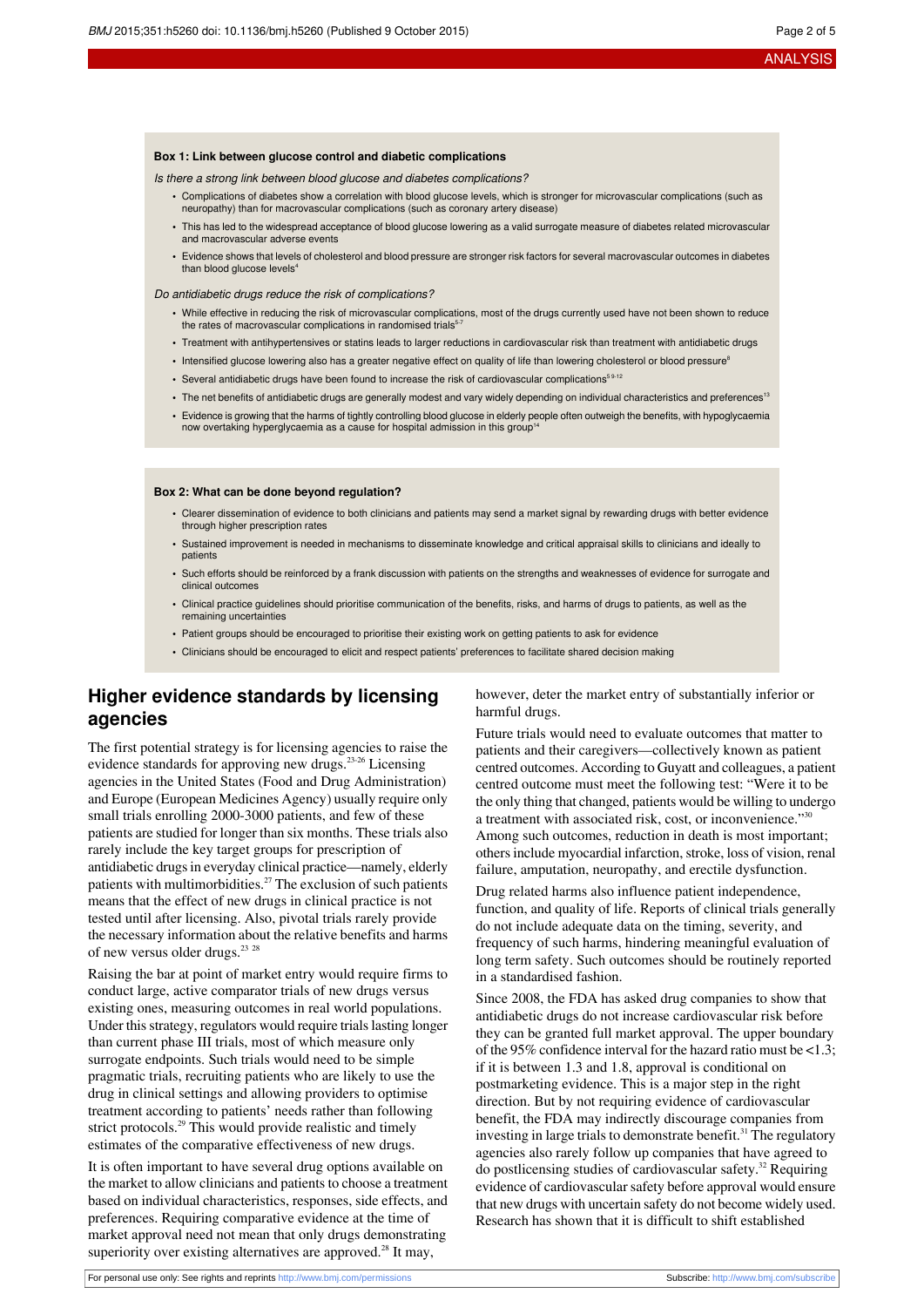prescribing patterns, even when new data from well publicised studies become available.<sup>33</sup>

Drug companies often contend that having to prove cardiovascular benefit would set an unreasonably high hurdle for the development of new therapies. However, there is no evidence that licensing agencies raising the bar for market entry of new drugs deters innovation or hinders development of antidiabetic drugs.<sup>26</sup> <sup>31</sup> Nevertheless, licensing agencies are considering moving towards an adaptive licensing model whereby approval is based on iterative phases of evidence generation and regulatory assessment.<sup>34</sup> The premise of adaptive licensing is to tolerate greater uncertainty at the time of approval to allow for early patient access to new drugs then generating long term evidence after market entry. Although this process may be valid for severe, fast progressing, and life threatening conditions for which no successful or safe treatment exists (such as rapidly fatal malignancies), accelerated access to new drugs for type 2 diabetes is unnecessary given the number of drugs already available. There is therefore no reason why the FDA and EMA should tolerate a high degree of uncertainty about the long term benefits and harms of such drugs.

## **Role of health technology assessment agencies**

Licensing agencies are not alone in permitting antidiabetic medications to enter the market on the basis of weak evidence. Many European countries have national health technology assessment (HTA) bodies that provide evidence to support payer and prescriber decisions on the adoption, reimbursement, and use of new drugs. These organisations are expected to block market entry for products that do not provide genuine long term benefits.<sup>35</sup> A second potential strategy to improve the regulation of antidiabetic medications is to raise the standards of evidence required for approval by HTA agencies.

The current regulatory environment poses considerable challenges for HTA bodies, such as the UK National Institute for Health and Care Excellence (NICE). Although NICE ostensibly has higher standards of evidence (such as real world clinical data) than licensing agencies, it has limited resources and powers to enforce the conduct of new clinical studies.<sup>36</sup> In the absence of meaningful long term data, NICE often depends on mathematical models of clinical and cost effectiveness to approve or reject new medicines. Such models generally extrapolate from the short term trial findings submitted to licensing agencies, and medicines are often approved based on their effects on surrogate markers such as glycaemia and body weight despite uncertainty about the long term effects.

The second regulatory strategy would maintain the existing evidence standards within licensing agencies but ensure that new drugs are approved by HTA agencies only when there is evidence of clear benefit on endpoints that are important to patients. This strategy would require manufacturers to gather evidence on real world effectiveness, and it would minimise the number of patients exposed unnecessarily to uncertainty or harm.

A key component of this strategy would be determining the fate of new drugs while evidence on real world effectiveness and safety is emerging. HTA agencies may need to sign "managed entry agreements" with drug companies to hedge against uncertainties about long term clinical effects at the time of market approval.<sup>37</sup> <sup>38</sup> These schemes grant companies market access in return for achieving outcome targets (such as

cardiovascular benefits). Over the past few years, such schemes have become more common in Europe and the US.<sup>39 40</sup>

Managed entry agreements can take many forms and can be incorporated into novel regulatory pathways, including adaptive licensing. For example, a new antidiabetic drug could be "approved for randomisation," whereby the manufacturer is required to gather more evidence about the long term cardiovascular benefits and harms of its product relative to other drugs in the same therapeutic class through low cost, head to head randomised trials.<sup>41</sup> It is increasingly feasible to embed such simple trials in clinical practice, with follow-up data on outcomes such as myocardial infarction or death extracted from routinely collected administrative data and electronic health records.<sup>42</sup> Clinicians or patients seeking a new drug that currently lacks adequate evidence of benefit could be requested to specify the treatment option they would have used before the drug was approved. The patient would then be randomly assigned to receive the new drug or the standard of care comparator.

Depending on the configuration of the health service or insurance scheme, HTA agencies may choose to fully or partly reimburse the medicine while evidence is being collected. If a treatment provides the predicted benefits it can simply be upgraded to full HTA approval. If a treatment fails to meet the prespecified targets, the agency could decline to pay the withheld portion of procurement costs for the drug, invite the company to decrease the price to reflect the poorer outcomes, downgrade the drug to unapproved, or suggest withdrawal from the market. Managed entry agreements, however, have limitations. Changing the coverage status of a previously reimbursed drug—or withdrawing an approved product—can pose substantial political challenges.<sup>40</sup> Managed entry agreements may also be operationally complex, costly, and difficult to implement. However, efforts are under way to improve the data infrastructure to collect valid information on relevant outcomes. Previous agreements have relied on observational designs to collect information on long term outcomes. Post-approval data collection for novel adaptive licensing models similarly relies on registries, cohorts, and other observational studies rather than randomised trial data.<sup>34 43</sup> The limited experience from the US and UK suggests that without randomisation it is difficult to attribute observed differences in patient outcomes to the different drugs received.<sup>44</sup> Randomising patients into different drug groups would improve the validity of studies on which managed entry agreements are based.<sup>45</sup>

### **Conclusion**

By accepting glucose lowering as the primary yardstick by which to evaluate the effectiveness of new drugs for diabetes, regulators send the wrong signal to decision makers in health systems. It is wrong to imply to clinicians and patients that any drug that successfully lowers glucose levels will also achieve meaningful reductions in risk of patient relevant microvascular and macrovascular outcomes.

We need to identify a feasible and cost effective approach for both regulators and pharmaceutical companies that incentivises the production of new drugs and practical evidence. We suggest that one simple question should guide all decisions made by regulators, doctors, payers, patients, and policy makers faced with new antidiabetic drugs: do we have clear evidence that this drug improves the outcomes that matter to patients?

Contributors and sources: The authors are clinical and health policy researchers with a shared interest in the development, dissemination, and use of evidence on preventive drugs and have written several articles on this topic. BG also frequently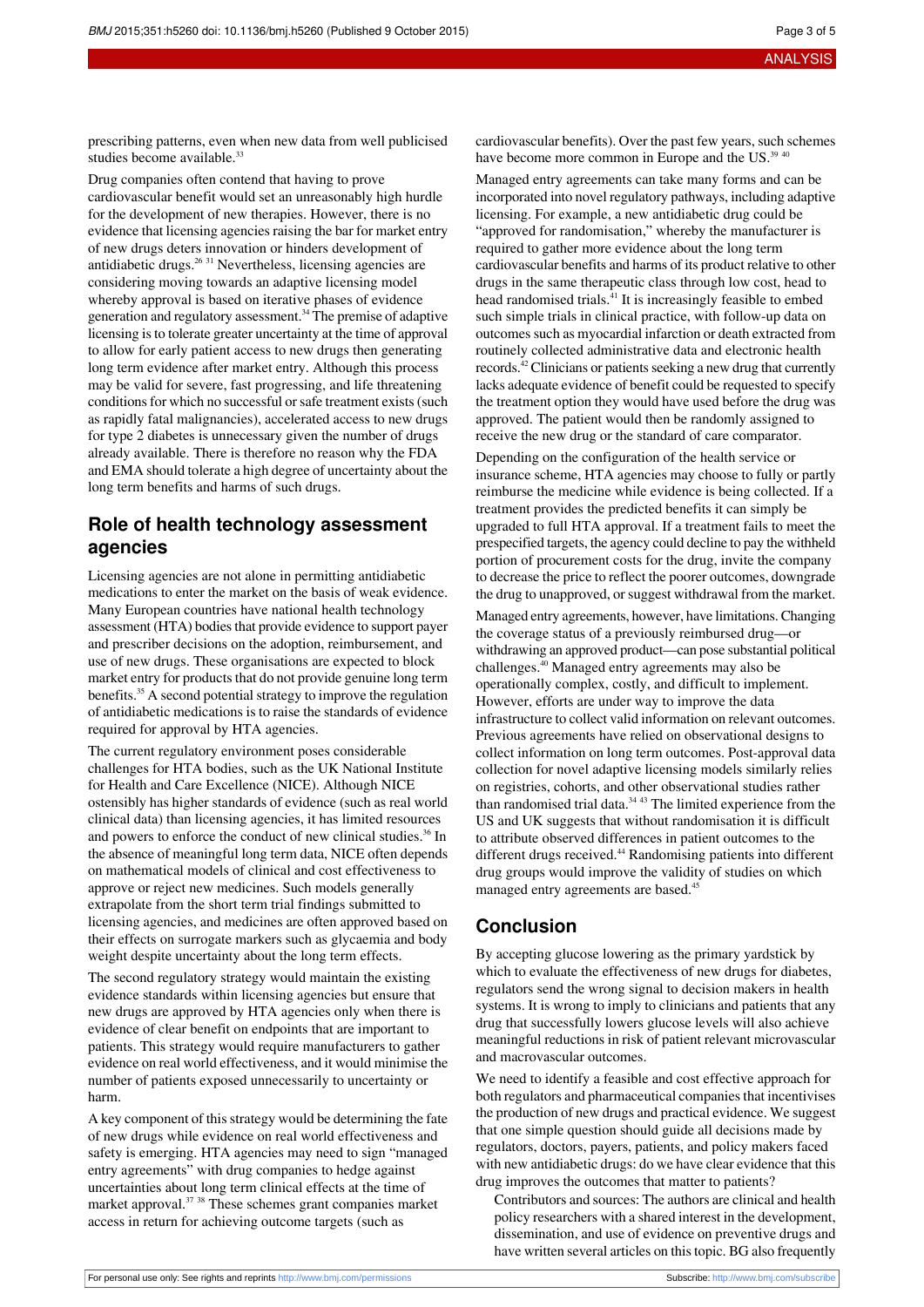#### **Key messages**

Glucose lowering drugs are allowed onto the market without adequate evidence of their effects in actual practice Assessment bodies such as NICE facilitate the use of such drugs without requiring subsequent production of good quality evidence

Better regulatory strategies are needed to generate timely long term data on clinical outcomes

This can be achieved by licensing agencies or health technology assessment bodies requiring higher standards of evidence before approval

writes in the popular press about problems in science and medicine. HN and JSY devised the article. HN wrote the first draft. RH, OJW, BG, and JSY significantly contributed to subsequent drafts. All have read and agreed to the final version. HN is guarantor.

Competing interests: We have read and understood BMJ policy on declaration of interests and declare BG receives income from speaking and writing for lay audiences of problems in science and medicine, including those raised here.

Provenance and peer review: Not commissioned; externally peer reviewed.

- 1 Avorn J. Powerful medicines: the benefits, risks, and costs of prescription drugs. Random House, 2008.
- 2 Goldacre B, Smeeth L. Mass treatment with statins. BMJ 2014;349:g4745.<br>2 Naci H. Joannidie. IP. How good is "evidence" from clinical studies of drug Naci H, Ioannidis JP. How good is "evidence" from clinical studies of drug effects and why might such evidence fail in the prediction of the clinical utility of drugs? Annu Rev Pharmacol Toxicol 2015;55:169-89.
- 4 Yudkin JS, Richter B, Gale EA. Intensified glucose lowering in type 2 diabetes: time for a reappraisal. Diabetologia 2010;53:2079-85.
- 5 Boussageon R, Bejan-Angoulvant T, Saadatian-Elahi M, et al. Effect of intensive glucose lowering treatment on all cause mortality, cardiovascular death, and microvascular events in type 2 diabetes: meta-analysis of randomised controlled trials. BMJ 2011;343:d4169.
- 6 Hemmingsen B, Lund SS, Gluud C, et al. Intensive glycaemic control for patients with type 2 diabetes: systematic review with meta-analysis and trial sequential analysis of randomised clinical trials. BMJ 2011;343:d6898.
- Boussageon R, Supper I, Bejan-Angoulvant T, et al. Reappraisal of metformin efficacy in the treatment of type 2 diabetes: a meta-analysis of randomised controlled trials. PLoS Med 2012;9:e1001204.
- 8 Huang ES, Brown SES, Ewigman BG, Foley EC, Meltzer DO. Patient perceptions of quality of life with diabetes-related complications and treatments. Diabetes Care 2007;30:2478-83.
- Nissen SE, Wolski K. Effect of rosiglitazone on the risk of myocardial infarction and death from cardiovascular causes. N Engl J Med 2007;356:2457-71.
- 10 Ray KK, Seshasai SRK, Wijesuriya S, et al. Effect of intensive control of glucose on cardiovascular outcomes and death in patients with diabetes mellitus: a meta-analysis of randomised controlled trials. Lancet 2009;373:1765-72.
- 11 Graham DJ, Ouellet-Hellstrom R, MaCurdy TE, et al. Risk of acute myocardial infarction, stroke, heart failure, and death in elderly Medicare patients treated with rosiglitazone or pioglitazone. JAMA 2010;304:411-8.
- 12 Nissen SE, Wolski K, Topol EJ. Effect of muraglitazar on death and major adverse cardiovascular events in patients with type 2 diabetes mellitus. JAMA 2005;294:2581-6.
- 13 Vijan S, Sussman JB, Yudkin JS, Hayward RA. Effect of patients' risks and preferences on health gains with plasma glucose level lowering in type 2 diabetes mellitus. JAMA Intern Med 2014;174:1227-34.
- 14 Lipska KJ, Ross JS, Wang Y, et al. National trends in US hospital admissions for hyperglycemia and hypoglycemia among Medicare beneficiaries, 1999 to 2011. JAMA ..<br>Itern Med 2014:174:1116-24.
- 15 Whiting DR, Guariguata L, Weil C, Shaw J. IDF diabetes atlas: global estimates of the prevalence of diabetes for 2011 and 2030. Diabetes Res Clin Pract 2011;94:311-21.
- 16 PhRMA. Biopharmaceutical research companies are developing 180 medicines to treat diabetes and related conditions. 2014. [www.phrma.org/sites/default/files/pdf/diabetes2014.](http://www.phrma.org/sites/default/files/pdf/diabetes2014.pdf) [pdf.](http://www.phrma.org/sites/default/files/pdf/diabetes2014.pdf)
- 17 International Federation of Pharmaceutical Manufacturers & Associations. The pharmaceutical industry and global health. 2012. [www.ifpma.org/fileadmin/content/](http://www.ifpma.org/fileadmin/content/Publication/2013/IFPMA_-_Facts_And_Figures_2012_LowResSinglePage.pdf) [Publication/2013/IFPMA\\_-\\_Facts\\_And\\_Figures\\_2012\\_LowResSinglePage.pdf](http://www.ifpma.org/fileadmin/content/Publication/2013/IFPMA_-_Facts_And_Figures_2012_LowResSinglePage.pdf).
- 18 Philipson TJ, Berndt ER, Gottschalk AH, Strobeck MW. Assessing the safety and efficacy of the FDA: the case of the Prescription Drug User Fee Acts. National Bureau of Economic Research, 2005.
- 19 Carpenter D, Zucker EJ, Avorn J. Drug-review deadlines and safety problems. N Engl J Med 2008;358:1354-61.
- 20 Carpenter D, Chattopadhyay J, Moffitt S, Nall C. The complications of controlling agency time discretion: FDA review deadlines and postmarket drug safety. Am J Pol Sci 2012;56:98-114.
- 21 Cohen D. Rosiglitazone: what went wrong? BMJ 2010;341:c4848.
- 22 Home PD, Pocock SJ, Beck-Nielsen H, et al. Rosiglitazone evaluated for cardiovascular outcomes in oral agent combination therapy for type 2 diabetes (RECORD): a multicentre, randomised, open-label trial. Lancet 2009;373:2125-35.
- 23 Sorenson C, Naci H, Cylus J, Mossialos E. Evidence of comparative efficacy should have
- a formal role in European drug approvals. BMJ 2011;343:d4849. 24 Alexander GC, O'Connor AB, Stafford RS. Enhancing prescription drug innovation and adoption. Ann Intern Med 2011;154:833-7.
- 25 O'Connor AB. Building comparative efficacy and tolerability into the FDA approval process JAMA 2010;303:979-80.
- 26 Naci H, Cylus J, Vandoros S, Sato A, Perampaladas K. Raising the bar for market authorisation of new drugs. BMJ 2012;345:e4261.
- 27 Duijnhoven RG, Straus SM, Raine JM, de Boer A, Hoes AW, De Bruin ML. Number of patients studied prior to approval of new medicines: a database analysis. PLoS Med 2013;10:e1001407.
- 28 Stafford RS, Wagner TH, Lavori PW. New, but not improved? Incorporating
- comparative-effectiveness information into FDA labeling. N Engl J Med 2009;361:1230-3. 29 Sonnad SS, Mullins CD, Whicher D, Goldsack JC, Mohr PE, Tunis SR. Recommendations for the design of Phase 3 pharmaceutical trials that are more informative for patients,
- clinicians, and payers. Contemp Clin Trials 2013;36:356-61. 30 Guyatt GH, Haynes RB, Jaeschke RZ, et al. Users' guides to the medical literature: XXV. Evidence-based medicine: principles for applying the users' guides to patient care. JAMA 2000;284:1290-6.
- 31 Menon V, Lincoff AM. Cardiovascular safety evaluation in the development of new drugs for diabetes mellitus. Circulation 2014;129:2705-13.
- 32 Nissen SE. Setting the RECORD straight. JAMA 2010;303:1194-5.<br>33 Jackevicius CA. Tu JV. Ross JS. Ko DT. Carreon D. Krumholz HM.
- Jackevicius CA, Tu JV, Ross JS, Ko DT, Carreon D, Krumholz HM. Use of fibrates in the United States and Canada. JAMA 2011;305:1217-24.
- Eichler HG, Oye K, Baird LG, et al. Adaptive licensing: taking the next step in the evolution of drug approval. Clin Pharmacol Ther 2012;91:426-37.
- 35 Chalkidou K, Tunis S, Lopert R, et al. Comparative effectiveness research and
- evidence-based health policy: experience from four countries. Milbank Q 2009;87:339-67. 36 Chalkidou K, Hoy A, Littlejohns P. Making a decision to wait for more evidence: when the National Institute for Health and Clinical Excellence recommends a technology only in
- the context of research. J R Soc Med 2007;100:453-60. 37 Adamski J, Godman B, Ofierska-Sujkowska G, et al. Risk sharing arrangements for pharmaceuticals: potential considerations and recommendations for European payers.
- BMC Health Serv Res 2010;10:153. 38 Cook JP, Vernon JA, Manning R. Pharmaceutical risk-sharing agreements.
- Pharmacoeconomics 2008;26:551-6. 39 Ferrario A, Kanavos P. Dealing with uncertainty and high prices of new medicines: a comparative analysis of the use of managed entry agreements in Belgium, England, the Netherlands and Sweden. Soc Sci Med 2015;124:39-47.
- 40 Neumann PJ, Chambers JD, Simon F, Meckley LM. Risk-sharing arrangements that link payment for drugs to health outcomes are proving hard to implement. Health Aff (Millwood) 2011;30:2329-37.
- 41 Staa TP, Goldacre B, Gulliford M, et al. Pragmatic randomised trials using routine electronic health records: putting them to the test. BMJ 2012;344:e55.
- 42 Lauer MS, D'Agostino RB Sr. The randomized registry trial—the next disruptive technology in clinical research? N Engl J Med 2013;369:1579-81.
- 43 Soumerai SB, Starr D, Majumdar SR. How do you know which health care effectiveness research you can trust? A guide to study design for the perplexed. Prev Chronic Dis 2015;12:e101.
- 44 Raftery J. Multiple sclerosis risk sharing scheme: a costly failure. BMJ 2010;340:c1672. Van Staa TP, Dyson L, McCann G, et al. The opportunities and challenges of pragmatic point-of-care randomised trials using routinely collected electronic records: evaluations of two exemplar trials. Health Technol Assess 2014;18:1-146.

#### Cite this as: BMJ 2015;351:h5260

© BMJ Publishing Group Ltd 2015